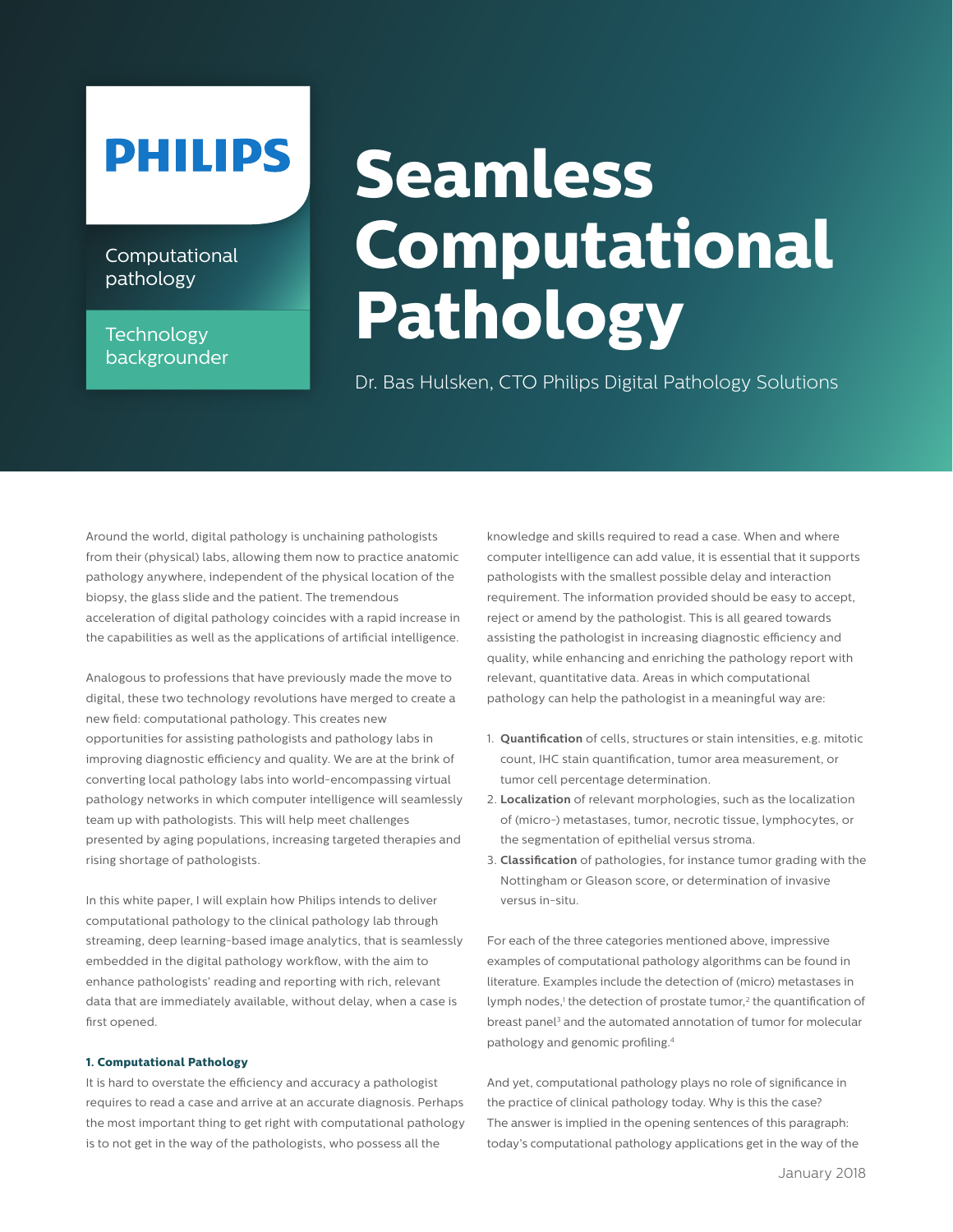pathologist. The few computational pathology applications that have made it beyond the research stage require significant interaction from the pathologist. They might require tens of seconds or even minutes to compute a result, and are not seamlessly embedded in the pathology workflow. This confines today's computational pathology applications to areas in which the increase in diagnostic quality is large enough to compensate for the enormous decrease in efficiency. Unless we can find a way to change this, the full potential of computational pathology will not be realized.



Figure 1: Schematic overview of a typical workflow in a pathology lab enhanced with seamlessly integrated computational pathology 'apps' (orange). The workflow is organized around the pathologist performing case reviews. Seamless integration of computational pathology is realized by executing the relevant 'apps' on suitable whole slide images directly after scanning, and without any user interaction, on the streaming Analytics Engine (orange). The (combined) results of the relevant computational pathology apps are instantly available upon opening the case for review.

#### **2. Computational Pathology Workflow**

To remedy the efficiency problem inherent in today's computational pathology applications, we may take inspiration from the way digital pathology is currently transforming the pathology lab. In the past, digital pathology solutions required significant operator interaction to create a digital image of a slide. Selection of the region of interest, magnification and focus points were followed by a manual quality check of the scanned image and, if necessary, a rescan. Today, fully automated, interaction-free scanners are enabling the successful digital transformation of pathology labs. The secret to full automation is 'Do More!' - the entire tissue slide is digitized at the highest possible quality and resolution, fully automatically, irrespective of the region and image magnification the pathologist might require to review the slide. After the relatively slow, but fully automated, process of slide scanning is complete, the pathologist decides, in the fast interactive image viewer, which parts of the image to view. In practice, this amounts to less than 1% of the image data on average.

Fig. 1 shows how an equally efficient computational pathology workflow can be achieved by applying the same principle. The relatively slow process of running computational pathology algorithms on whole slide images is fully automated, and the pathologist can decide which pre-calculated results from the computational pathology apps to use (and which to ignore) when first reviewing the case. This seamless workflow is most efficiently implemented by running all relevant computational pathology apps during or immediately after scanning the slide. This approach seamlessly joins the two most time-consuming procedures in the computationally enabled digital pathology lab into a single fully automated 'scan and analyze' process. The result: immediate availability of maximum quality whole slide images enhanced with full data analysis results from all relevant computational pathology apps when the pathologists first open a case for review.

#### **3. Computational Pathology Apps**

The seamless computational pathology workflow proposed in the previous paragraph relies on the ability to easily plug in multiple diverse and powerful computational pathology apps. The Philips IntelliSite Pathology Solution<sup>5</sup> is built on a scalable, secure, web oriented platform. Its full functionality is enabled through rich internet applications that run directly in the browser. This mandates that the computational pathology apps themselves do not do any of the computational work and cannot be relied upon to drive the workflow. Instead, they run in the browser, on a low-powered workstation or even a mobile device that may lose its connection to the platform at any moment. At the same time, an effective computational pathology platform should allow for easy deployment of diverse, powerful and self-contained computational pathology apps. To deliver both aforementioned items,



Figure 2: Architecture of a computational pathology app and platform. All work is done by the platform, but the app contains all the 'intelligence'; it defines the algorithm, on which slides to run it, and how to present the results to the pathologist. This upfront programming consists of two steps: 1) select applicable slide types (stain, organ, etc.), and 2) program the app's tasks on the analytics engine. These tasks are performed automatically in step 3) when a relevant slide is scanned. Finally when a pathologist reviews a relevant case, step 4) displays and allows interaction with the pre-calculated results.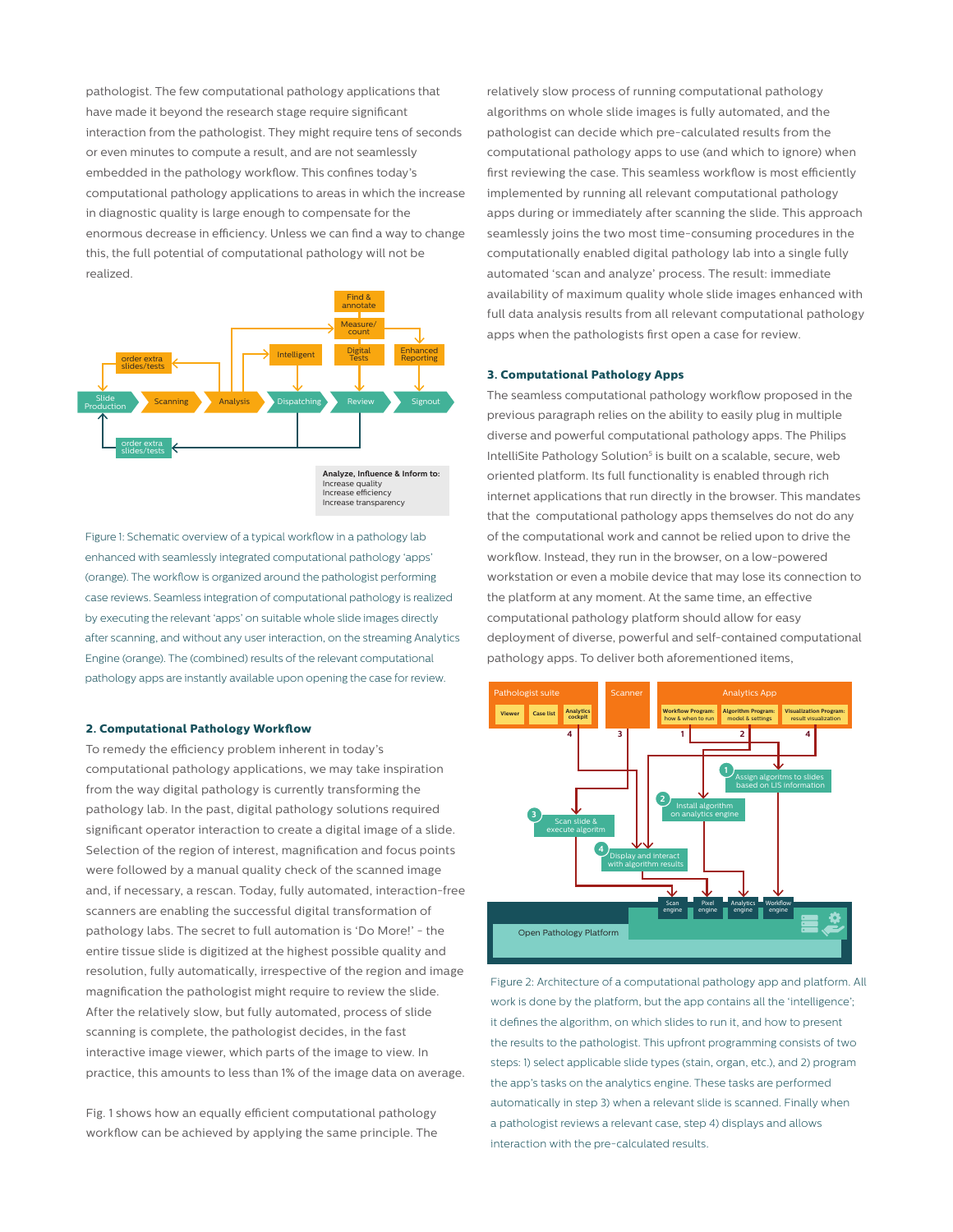computational pathology apps need to be designed as shown in fig. 2: smart apps that contain all the 'intelligence' but rely on the underlying platform for the required computing power and reliable workflow execution. The computational pathology app needs to be designed as an easily deployable package containing all of its specific algorithms, workflow rules and visualization methods, running on the platform's programmable analytics and workflow engines.

#### **4. Automated Complex and Simple Interactive Tasks**

An essential requirement for any computational pathology app is offering pathologists complete freedom to easily accept or reject the results of the app, and also be able to adjust and combine them. For example, an app that combines tumor segmentation with a mitotic count must allow the pathologist to adjust the detected perimeter of the tumor and be immediately informed of the tumor's updated mitotic count. Another example: adjusting the sensitivity and specificity thresholds for a metastasis detection app should instantaneously update the visualization and count of all metastases found in the image. This interactivity can be effectively achieved through the previously introduced 'Do More!' concept: finding the mitotic figures with, for instance, a neural network in a whole slide image is a complex and computationally intensive task, as is finding all tumor areas. However, these tasks, when applied indiscriminately to the whole slide image, can be performed upfront in a fully automated manner. As a result, the pathologist won't need to wait for their completion. The task of counting the already detected mitotic figures in a given tumor region, on the other hand, needs to be interactive: it should respond to the pathologist revising the tumor perimeter. These 'simpler' tasks can, however, be performed at adequate speed, once again so the pathologist does not need to wait. Thus, to create powerful and responsive computational pathology apps, we need to break them down in automated complex tasks and simple interactive tasks, as shown in fig.3.

#### **5. Scalable Streaming Analytics**

With the computational pathology workflow and apps described in the previous paragraphs, we have all the ingredients for a functional and seamless deployment of computational pathology. However, when it comes to successful adoption, cost and performance are also to be considered. Computational pathology aims to bring considerable added value to the pathologist. However, as a consequence of that success, many computational pathology apps will inevitably be applied to a significant percentage of generated whole slide images. To arrive at an optimal cost/performance ratio, Philips IntelliSite Pathology Solution will be designed as 'scale-out' architecture (fig. 4). This architecture does not rely on the increasingly difficult challenge of making a single unit perform faster and faster, but instead relies on distributing the work over multiple identical units working in parallel. The absence of bottlenecks - such as situations in which a single unit has to do all the work - is essential to this type of scale-out architecture. In computational pathology, image storage may easily become a bottleneck. We would like a single image management solution to contain all cases, however, if all scanners were to transmit their data to a single storage system, and all algorithms would read from and write to that same storage system, the load of that system would be effectively doubled or even tripled, if the algorithms generate significant amounts of data themselves.

To arrive at a truly scalable computational pathology workflow in the clinical pathology lab, the complex automated tasks required by computational pathology apps need to be performed before the whole slide images are send to the storage system. The Philips IntelliSite Pathology Solution aims to achieve this by leveraging Philips' iSyntax image streaming technology<sup>6</sup> to route and branch image streams from one or more scanner(s) as multiple parallel streams towards the computers running the algorithms and to the image management system. The simple interactive tasks can subsequently be performed when triggered by the pathologist in the pathologist suite. This approach requires a programmable streaming analytics engine.



Figure 3: Method for breaking down computational pathology apps into computationally intensive tasks, such as finding mitoses with deep learning, and simpler interactive tasks, such as counting found mitoses in a detected tumor area. The complex tasks run indiscriminately on the whole slide, while the pathologist triggers the interactive tasks. The interactive tasks could encompass real-time adjustable advanced visualization tools to augment the tissue image with image analytics results to enhance the pathologists' image interpretation and to drive adoption into routine clinical practice.